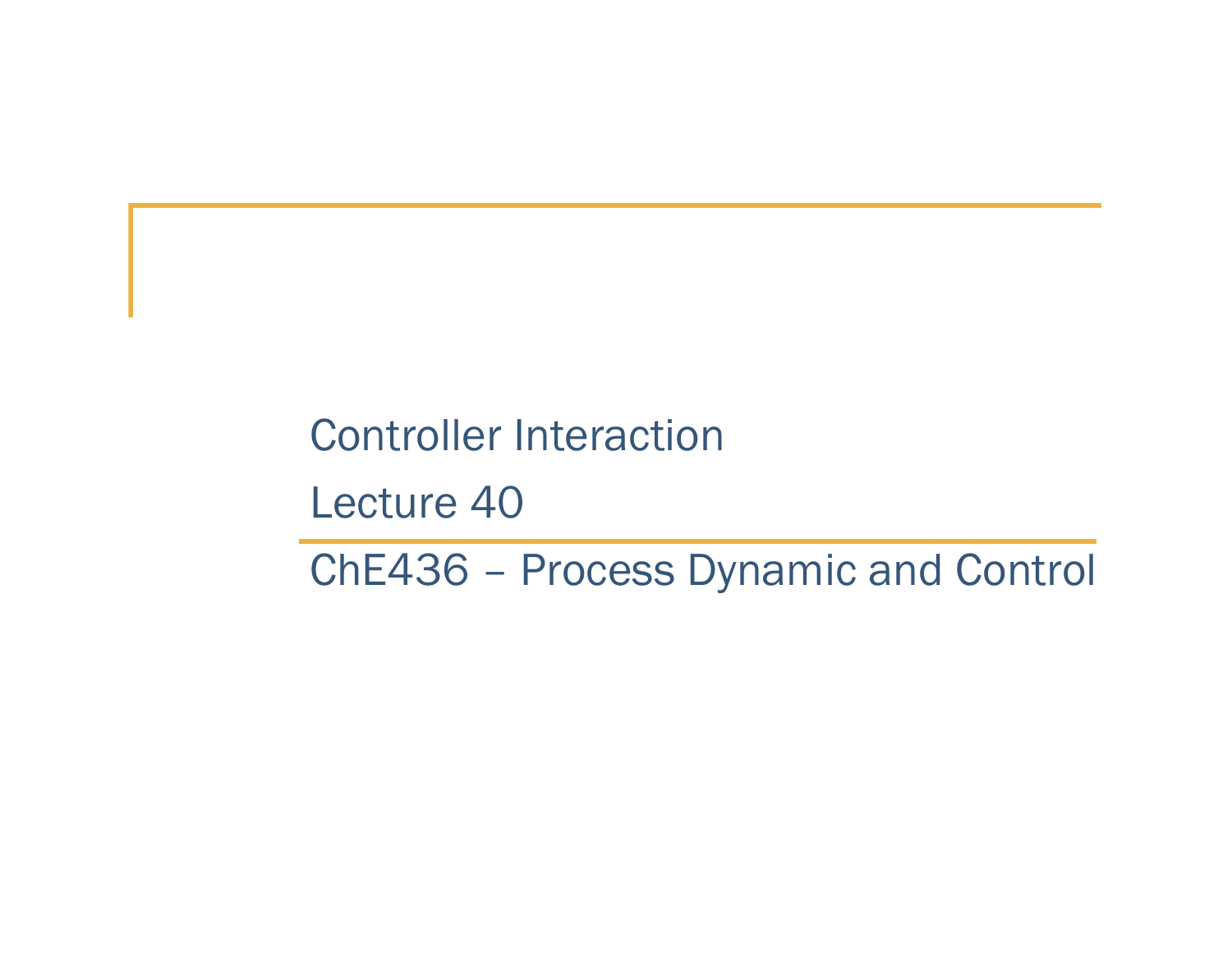#### Derive a Distillation Column Model **Groups of 2**  $X_1$  Inputs **States Distillate**  $X_2$ **• Two Components** RRConstant Relative Volatility FeedConstant Tray Molar Holdup  $X_{17}$ • Liquid Feed at the Bubble Point • 30 Trays, Reboiler, and Condenser  $X_{31}$ BottomsManipulated Variables  $\mathsf{X}_{32}$ **RR** – Reflux Ratio **FBOT** – Fraction of Feed Leaving as Bottoms Product Controlled Variables■ x[1] – Composition for Overhead Product  $x[32]$  – Compositions of Bottoms control station 2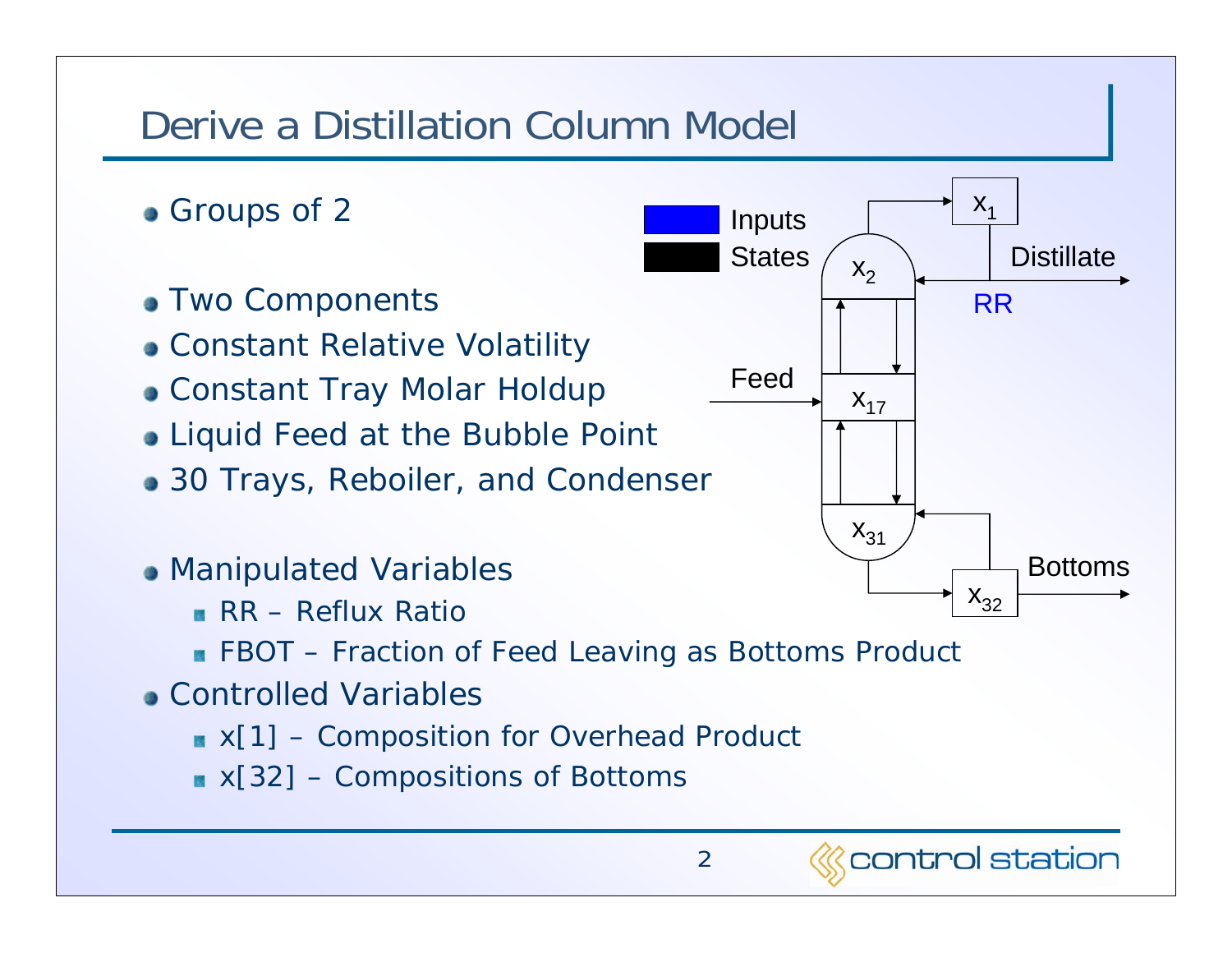# Relative Gain Array (RGA) – pg. 348 of SEMD

#### • Helps Guide Decision of MV-CV pairing Example Distillation Column

| <b>APMonitor</b> |                       | CV(1)    | CV(2)                | SV(1)             | SV(2)                                                                                                               | SV(3)      | SV(4)        | SV(5)     | SV(6)     | SV(7)     | SV(8)                                   |
|------------------|-----------------------|----------|----------------------|-------------------|---------------------------------------------------------------------------------------------------------------------|------------|--------------|-----------|-----------|-----------|-----------------------------------------|
|                  | Sensitivities ss.x[1] |          | ss.x[32]             | $ s$ $\times$ [2] | ss.x[5]                                                                                                             | lss.x[10]. | $ ss.x $ 15] | lss.x[20] | lss.x[25] | lss.x[30] | ss.x[31]                                |
| FV(1)            | lss.feed.             |          |                      |                   | l-4.204E-09 l4.204E-09 l-5.313E-09 l-5.383E-09 l-2.321E-09 l8.049E-09 l5.356E-09 l6.675E-09 l5.061E-09 l4.792E-09 l |            |              |           |           |           |                                         |
| FV(2)            | lss.x feed            | 0.880362 | 1.11964              | 1 30545           | 2.42762                                                                                                             | 2.64995    | 1.80586      | 2.16519   | 3.25674   | 2.00723   | .55214                                  |
| FV(3)            | lss.alphal            | 0.446683 | -0.446683101606380   |                   | 0.889874                                                                                                            | 10.565205  | 0.095437     |           |           |           | -0.178455 -0.702162 -0.689056 -0.574441 |
| FV(4)            | lss…atra∨             | 0.00     | 0.00                 | 000               | 0.00                                                                                                                | 0.00       | 0.00         | 0.00      | 0.00      | 0.00      | 0.00                                    |
| FV(5)            | lss.acond             | 0.00     | 0.00                 | loloo             | 0.00                                                                                                                | 0.00       | 0.00         | 0.00      | 0.00      | 0.00      | 0.00                                    |
| FV(6)            | lss.areb.             | 0.00     | 0.00                 | loloo.            | 0.00                                                                                                                | 0.00       | 0.00         | 0.00      | 0.00      | 0.00      | 0.00                                    |
| MV(1)            | lss.rr                | 0.068707 | I-0.068707 IO 101883 |                   | 0.170145                                                                                                            | 0.121322   | 0.019434     |           |           |           | -0.050178 -0.152264 -0.118547 -0.093852 |
| MV(2)            | ss.fbot               | 0.314140 | 1.42754              | 465825            | 10.866247                                                                                                           | 0.945584   | 0.644385     | 1.43757   | 3.39092   | 2.48516   | .95664                                  |

• 
$$
K_{11} = 0.069
$$
  $\lambda_{11} = \lambda_{22} = \frac{1}{1 - \frac{K_{12}K_{21}}{K_{11}K_{22}}}$   
\n•  $K_{12} = 0.314$   
\n•  $K_{21} = -0.069$   $\lambda_{12} = \lambda_{21} = 1 - \lambda_{11}$   
\n•  $K_{22} = 1.428$   
\n $\Lambda = \begin{bmatrix} \lambda_{11} & \lambda_{12} \\ \lambda_{21} & \lambda_{22} \end{bmatrix} = \begin{bmatrix} 0.82 & 0.18 \\ 0.18 & 0.82 \end{bmatrix}$   
\nPick pairings with positive values  
\ncloses to 1.0.

*<u>Control</u>* station

3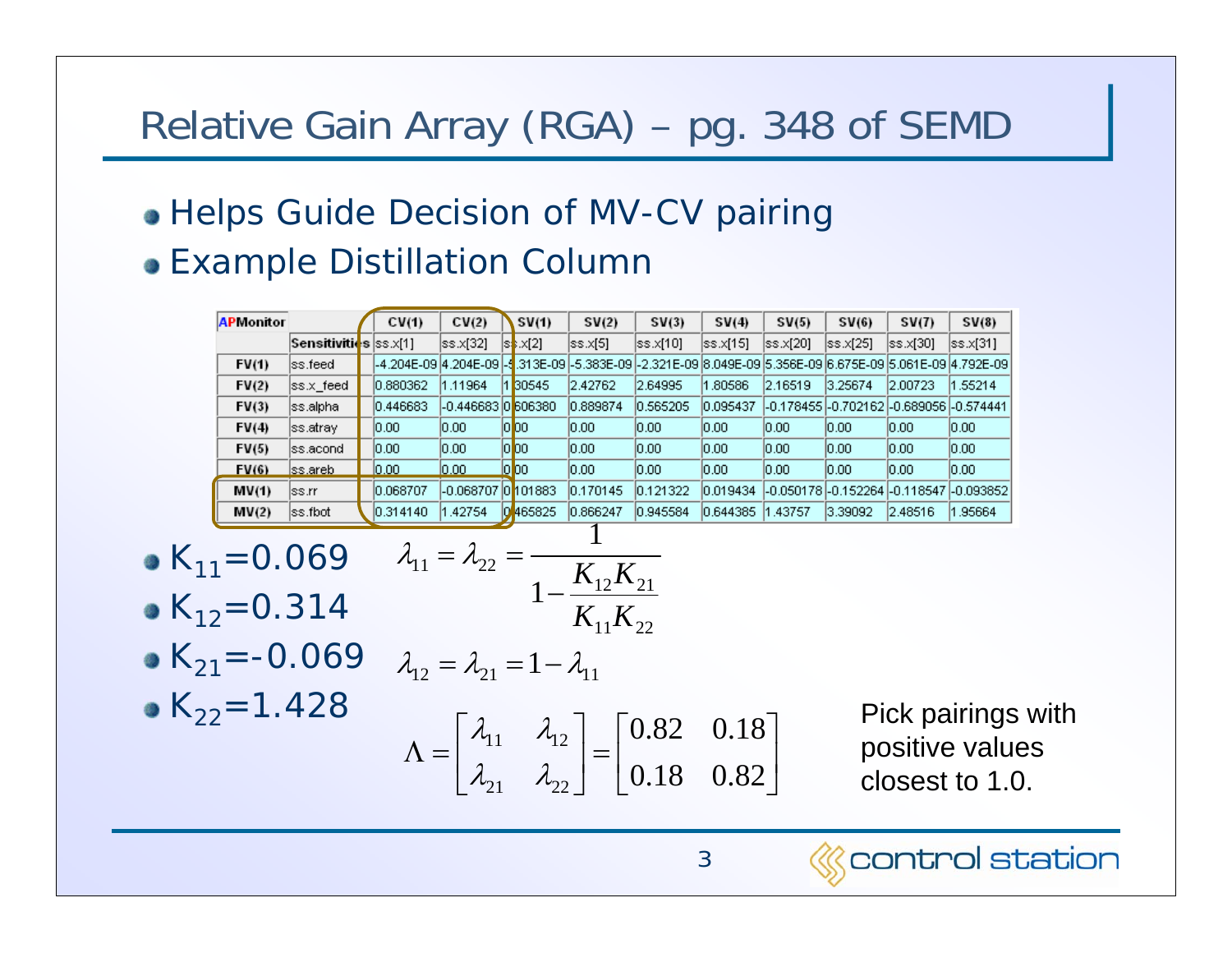### RGA Tool to Select Best Control Option



a. Indirect control, composition regulates boilup



b. Indirect control, composition regulates reflux



*<u>Scontrol</u>* station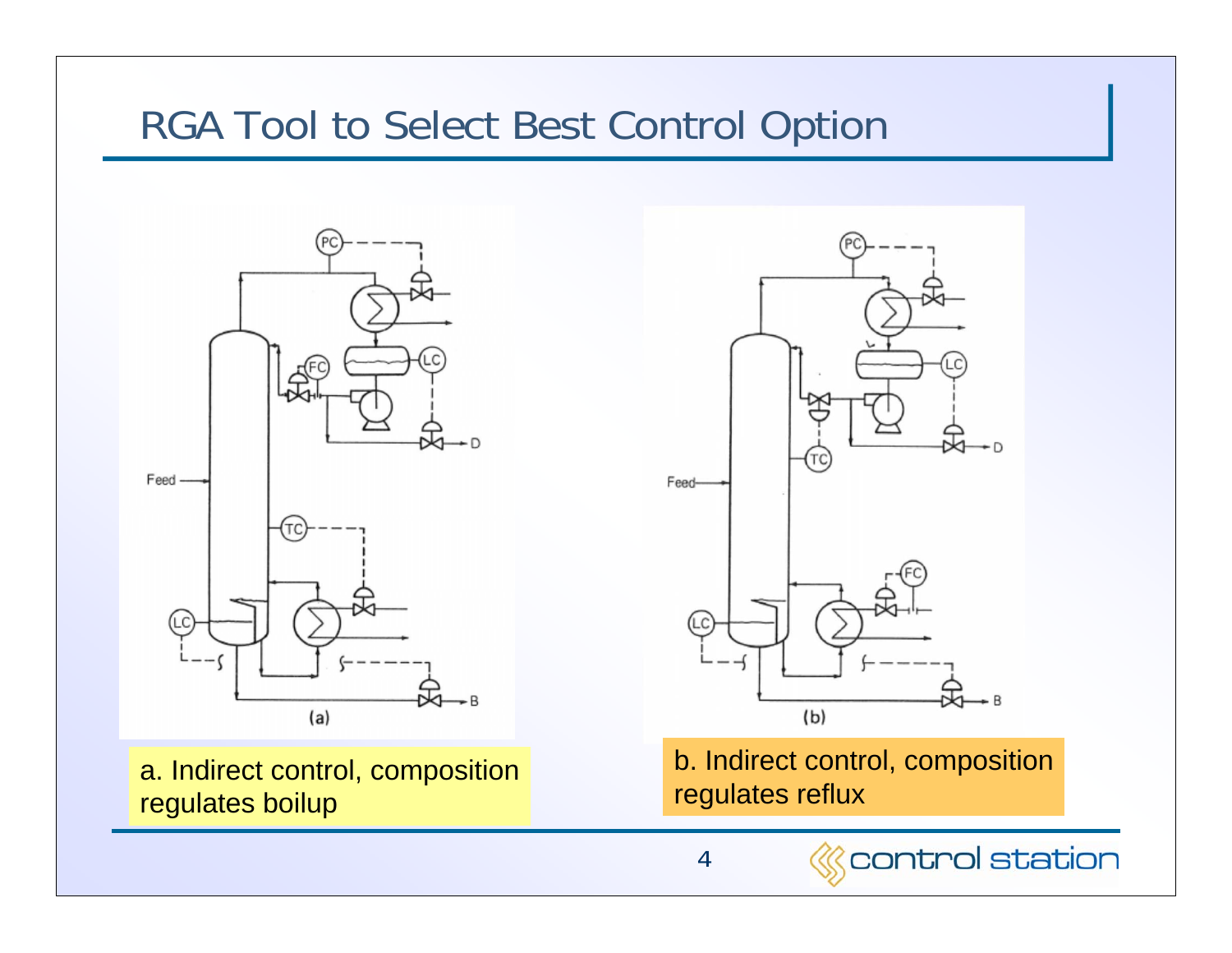#### Distillation Column is a 2 x 2 Multivariable Challenge





*<u>Separtrol</u>* station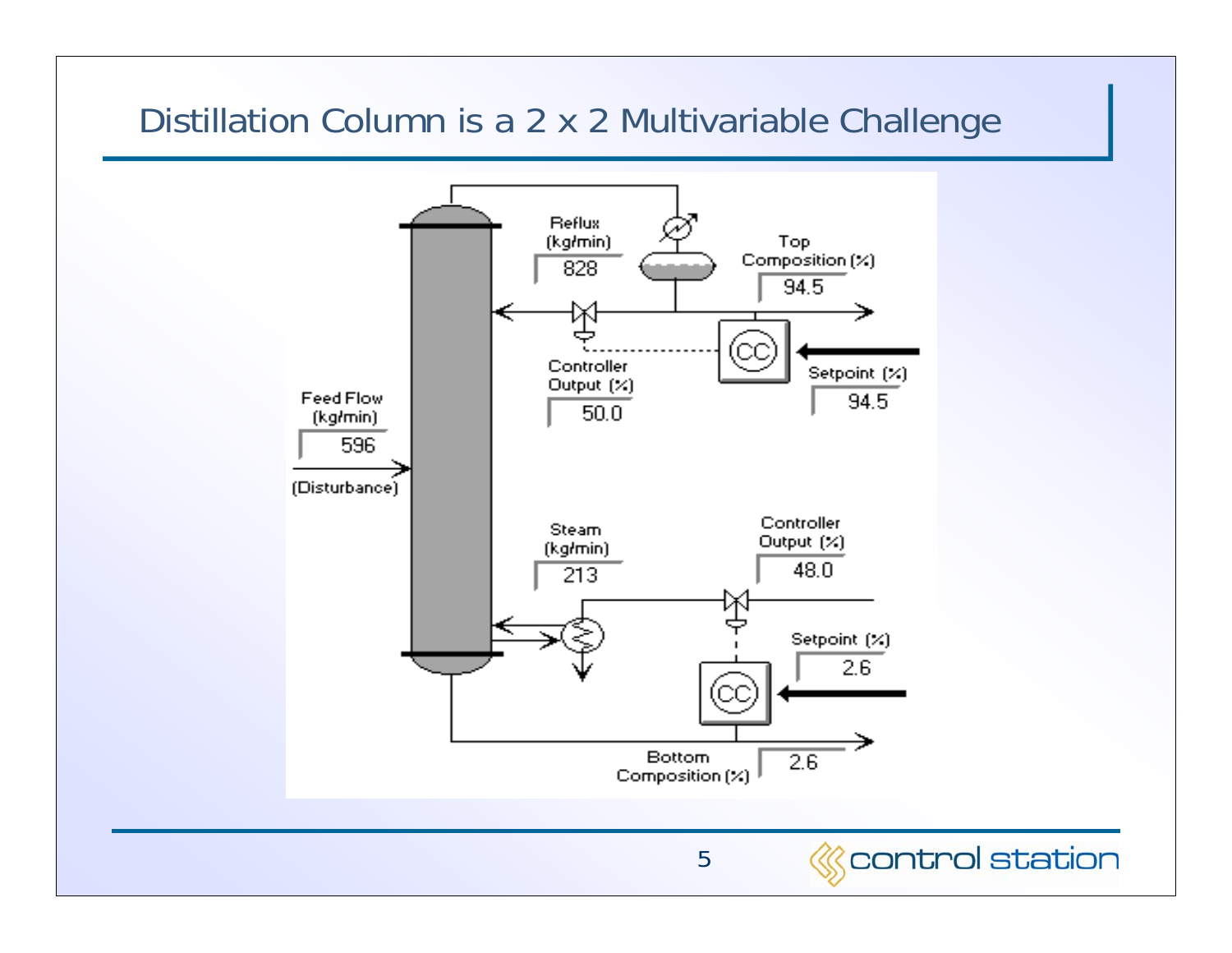#### Results of Open-Loop Step Tests on Top and Bottom



Figure 20.4 - Open loop step tests on the distillation column's top and bottom controller



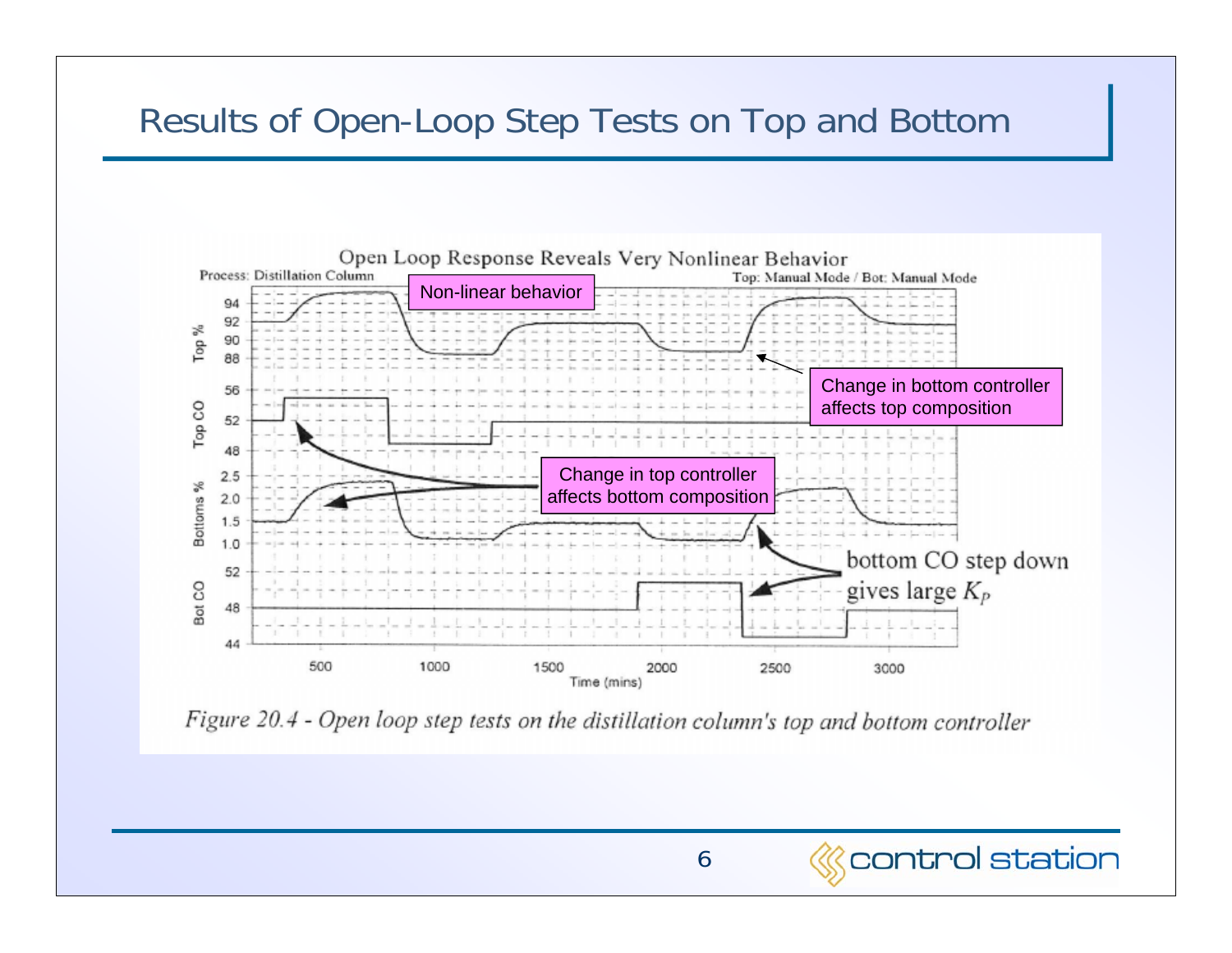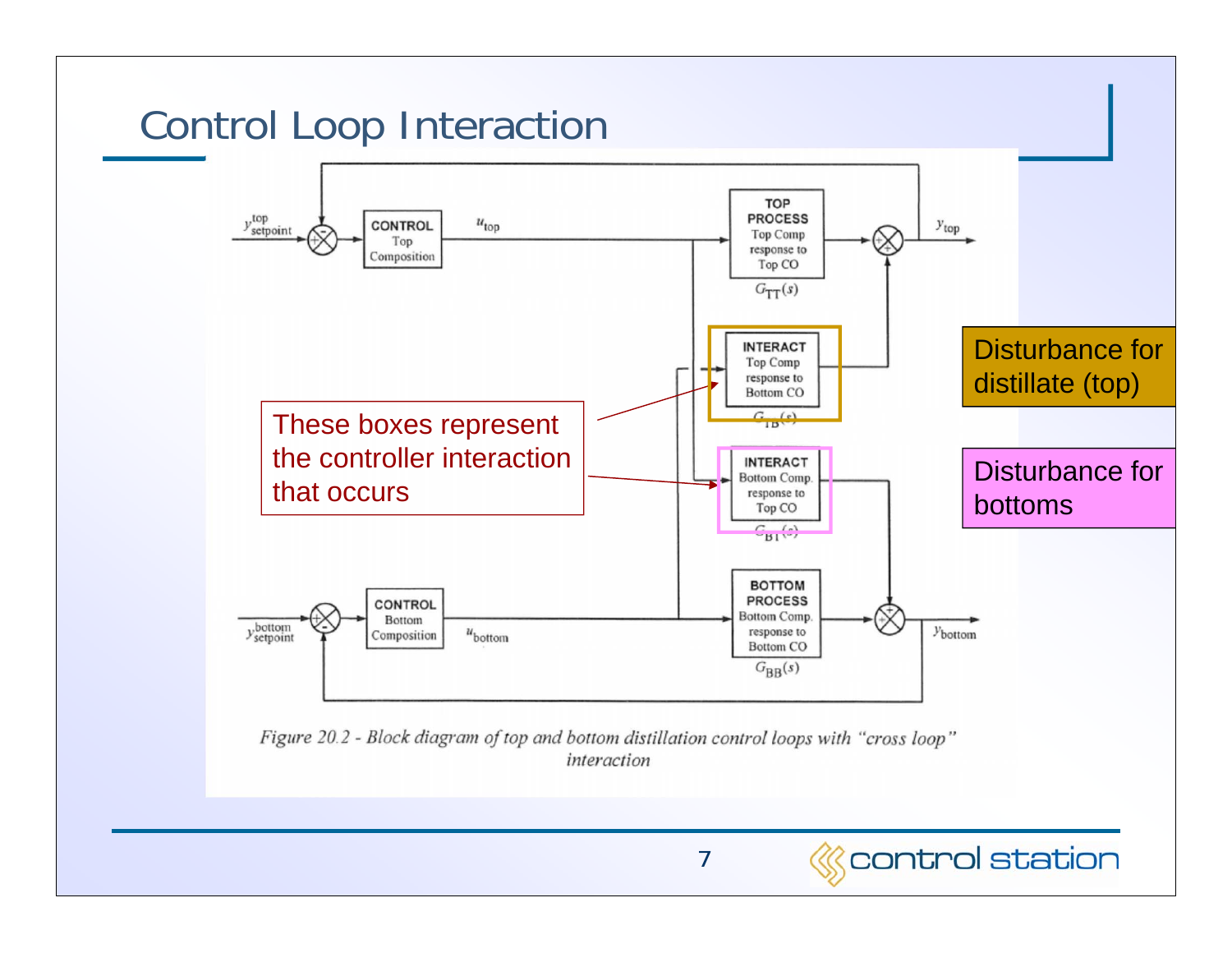# Using PI Controllers for Top and Bottom

#### Set point change from 92 to 94% benzene in top



Figure 20.8 - Top and bottom loop fight each other, thus degrading set point tracking performance of top loop Ĵ.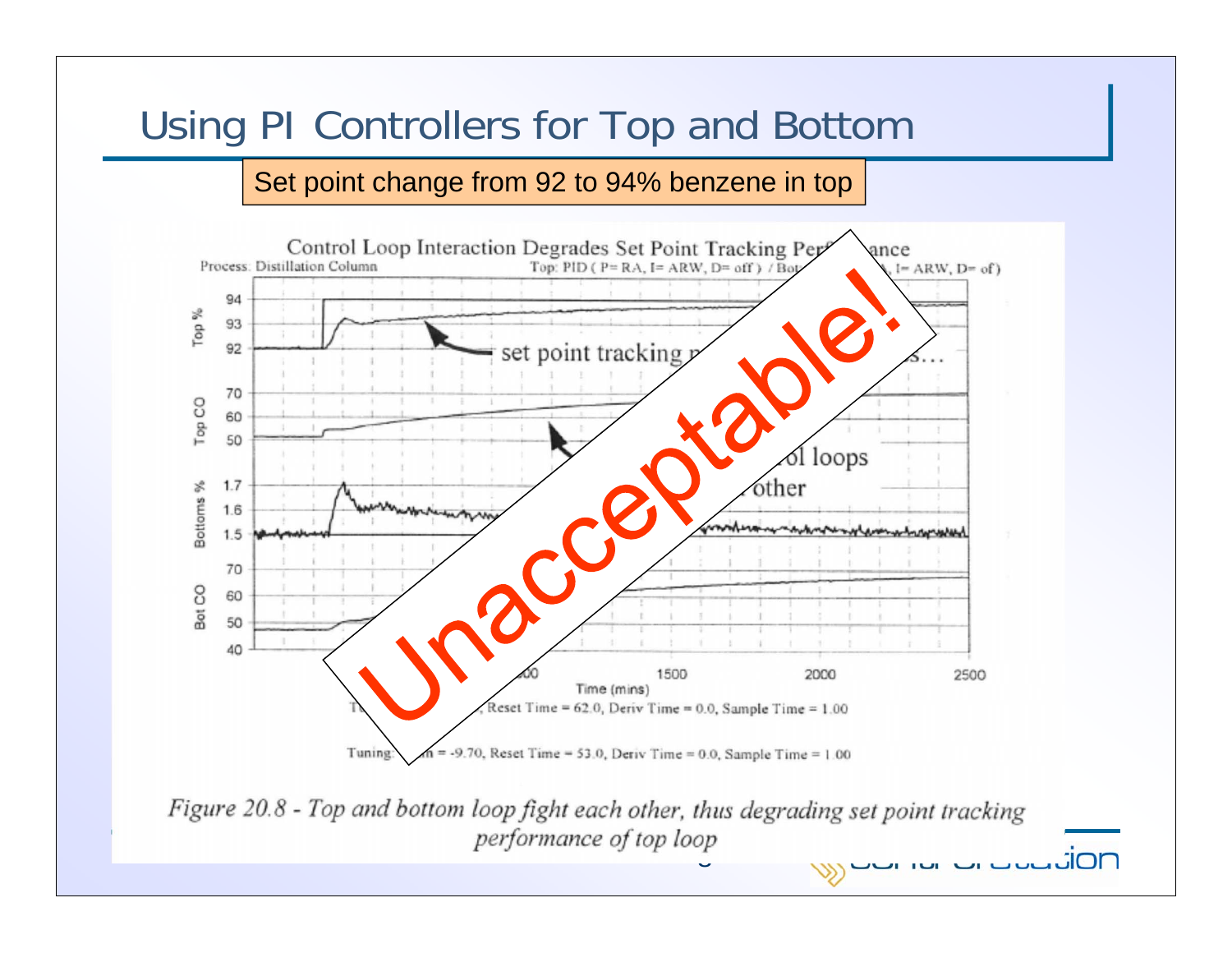# Solution…. Decouplers or Multi-variable Control

#### **Decouplers**

- Act kind of like a feed-forward controller
- Model what the interaction will be, and compensate
	- **Treat the bottom composition as a disturbance with a** feedforward loop to the top controller
	- **Treat the top composition as a disturbance with a** feedforward loop to the bottom controller
- Remember that a feedforward controller has the form:

 $\rm G^{}_{FF}$  = -  $\rm G^{}_{dist}/G^{}_{process}$ 

- So the decoupler transfer functions become:
	- $\blacksquare$  D<sub>top decoupler</sub> =  $-G_{TB}(s)/G_{TT}(s)$ Dbottom decoupler =  $-G_{BT}(s)/G_{BR}(s)$  $\mathsf{G}_{\mathsf{TB}}$  is response of top composition to change in bottoms controller, etc.

control station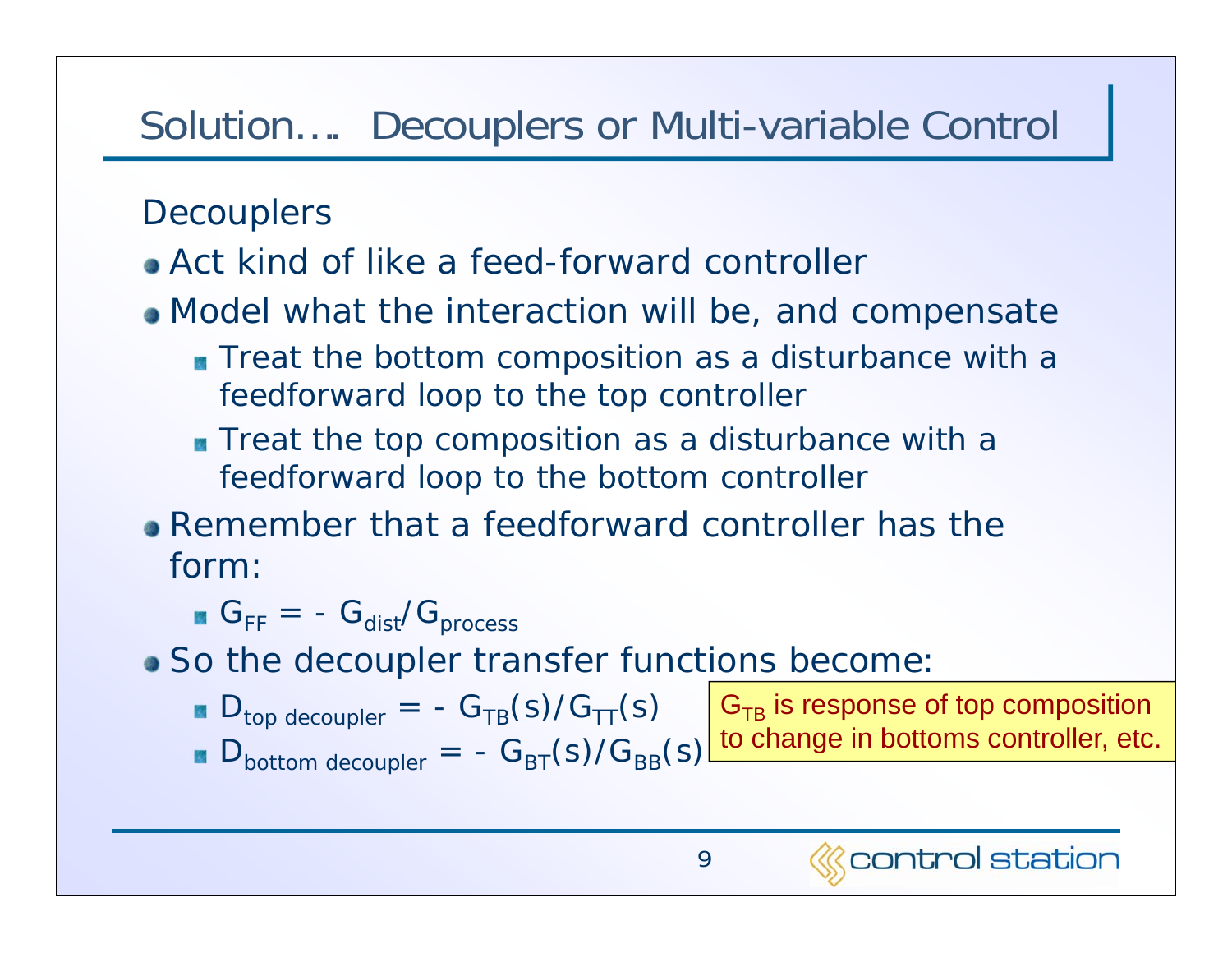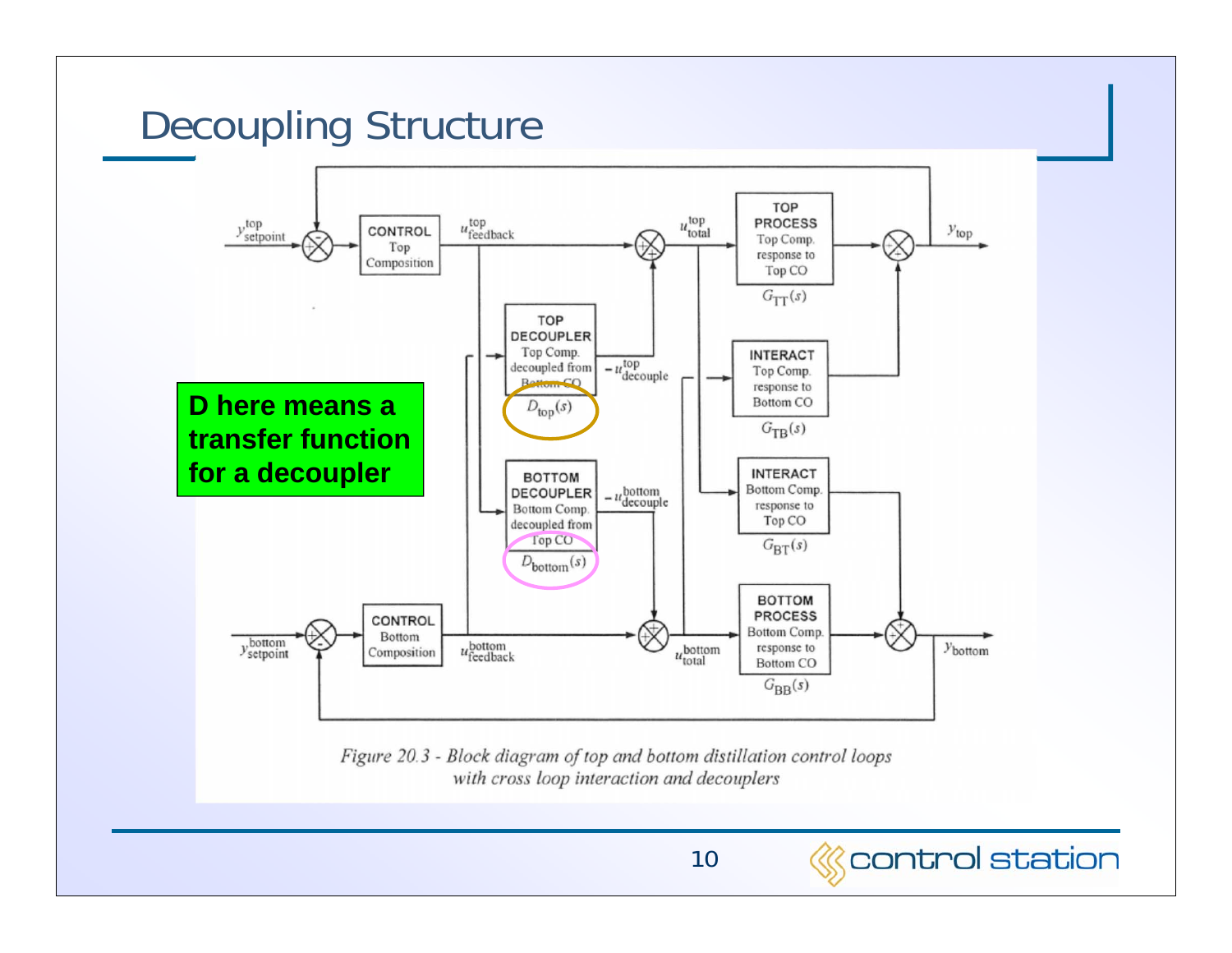# Decouplers are Feed Forward Controllers

- A decoupler is comprised of a process model and a cross-loop disturbance model:
	- **The cross-loop disturbance model receives the cross-loop** controller signal and predicts an "impact profile," or when and by how much the process variable will be impacted
	- Given this predicted sequence of disruption, the *process* model then back calculates a series of control actions that exactly counteract the cross-loop disturbance as it arrives so the measured process variable remains constant at set point
- A new sensor is not needed because the cross-loop controller signal is readily available for use by the decoupler
- Developing and programming the dynamic process and cross-loop disturbance models is required for implementation

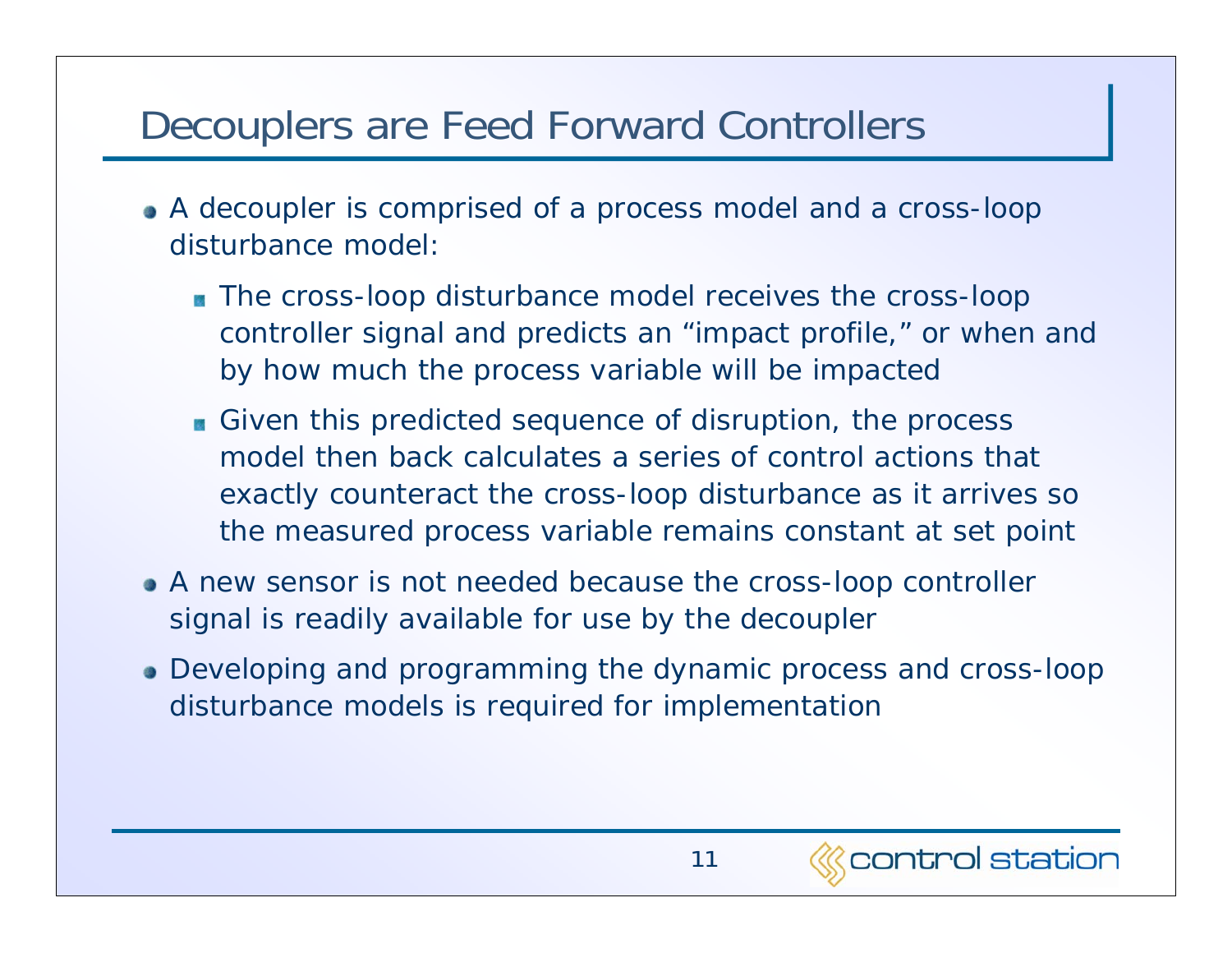# Tuning Procedure

- Get process responses to top and bottom controllers in open-loop mode
	- Do a pulse, not a doublet, to get highest  $K_p$ 该 (and hence lowest  $K_c$ ) for top and for bottom
	- Fit FOPDT models to:徽
		- 1.  $\rm\,G_{TT}$  (top response to change in top controller output)
		- $2. \;\;{\textsf{G}}_{\textsf{BB}}$  (bottom response to change in bottom controller output)
		- $3. \;\;{\textbf{G}}_\text{TB}$  (top response to change in bottom controller output)
		- $4. \;\;{\textbf{G}}_{\text{BT}}$  (bottom response to change in top controller output)
- Get PI Controller parameters from IMC correlation
- Put in FOPDT parameters for  $G_{TT}$ ,  $G_{BB}$ ,  $G_{TB}$ , and  $G_{BT}$ into decouplers
	- $\mathsf{G}_{\mathsf{BT}}$  goes into bottom decoupler

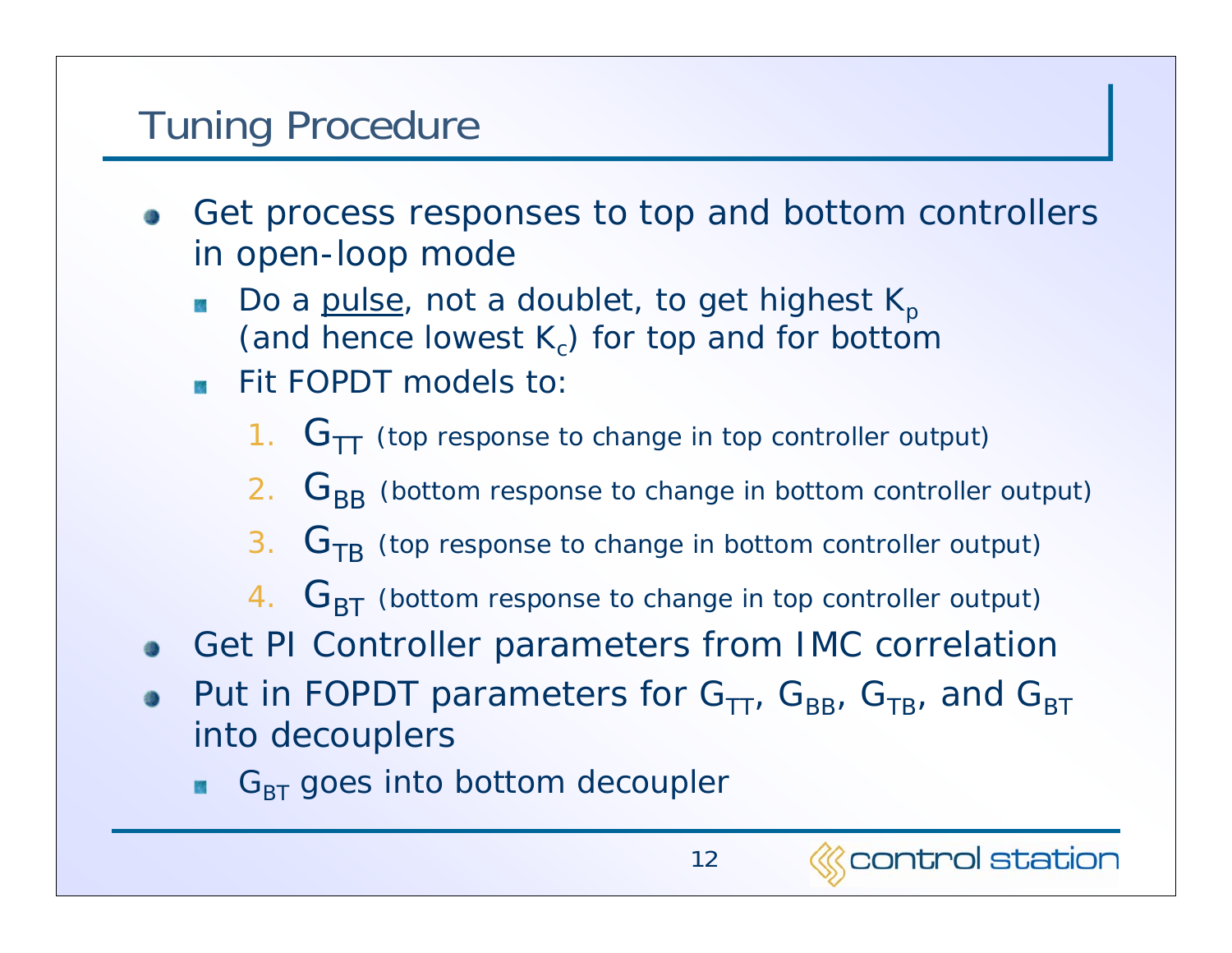## Improved Performance with Decouplers



Figure 20.11 - Improved set point tracking capability of top loop and reduced interaction with bottom loop when both are under PI control with decouplers

13

*<u>Control</u>* station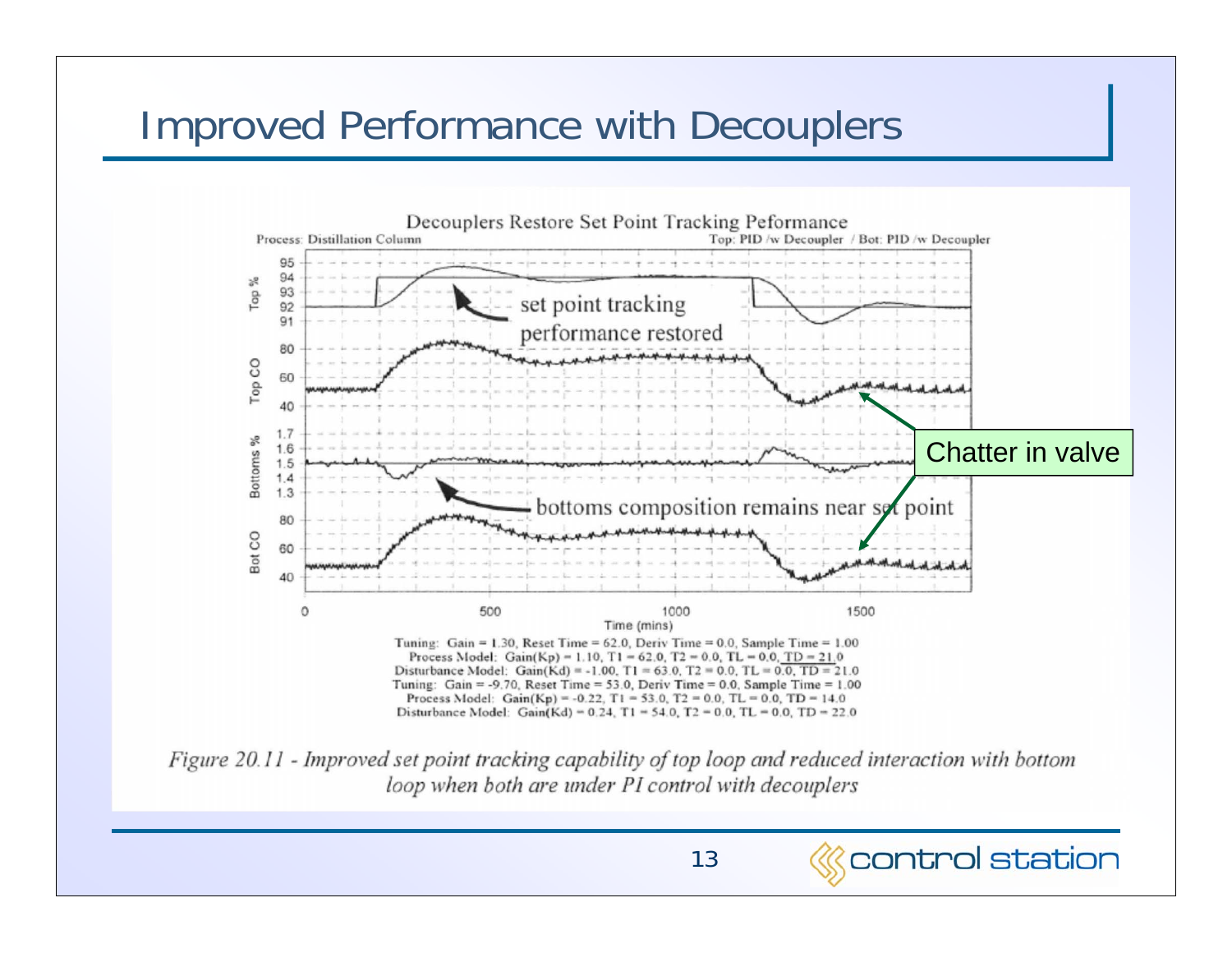### Subtle Problem

- $K_{P,BB} = -0.22 \%$
- $K_{D,BT} = 0.24 \%$
- If the disturbance gain is greater than the process gain, things don't work well!
- Solution:
	- $\bullet$  Set | K<sub>D,BT</sub> | = | K<sub>P,BB</sub> |, or K<sub>D,BT</sub> = 0.22 %/%

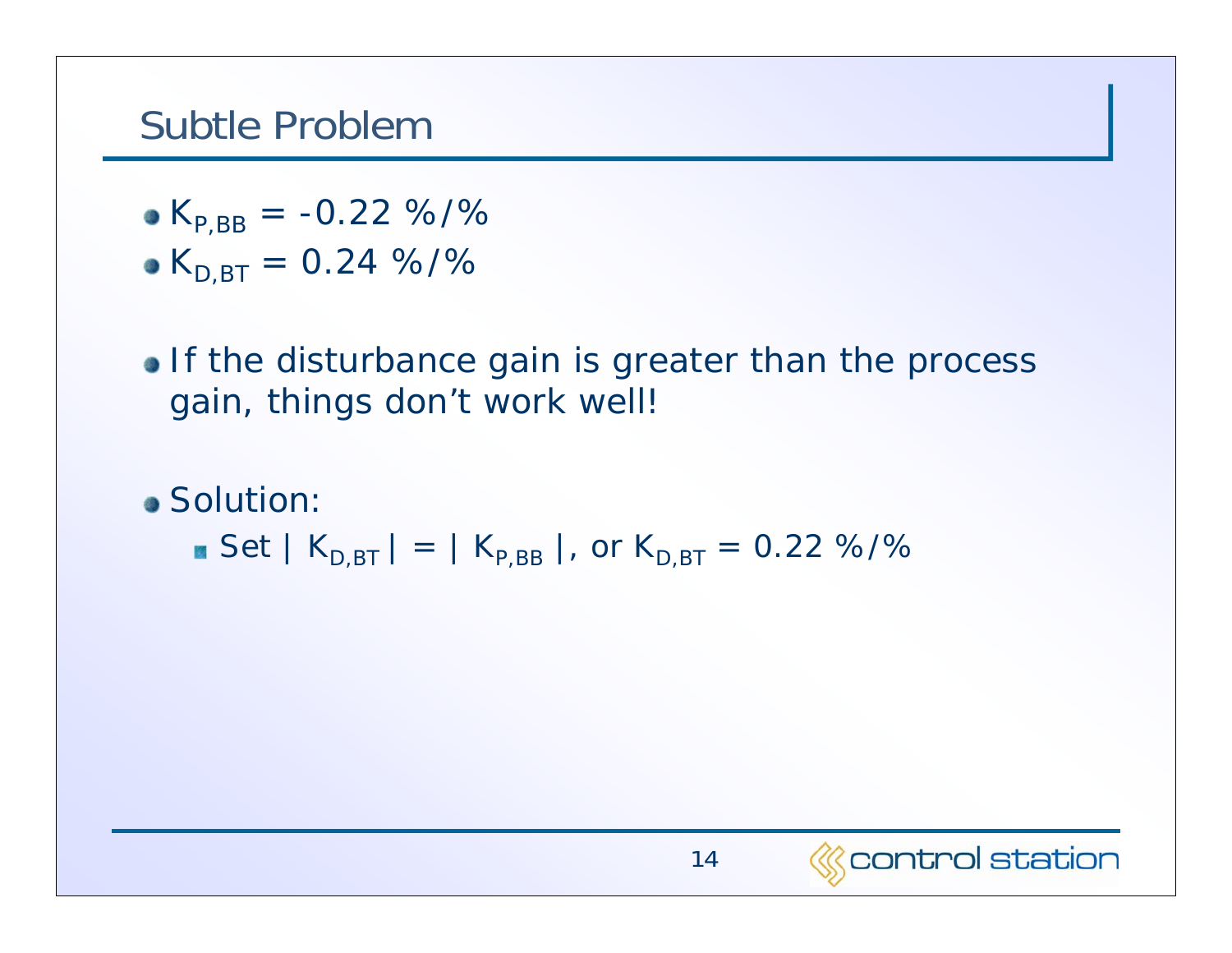## Final Result





15

*<u>Separtrol</u>* station